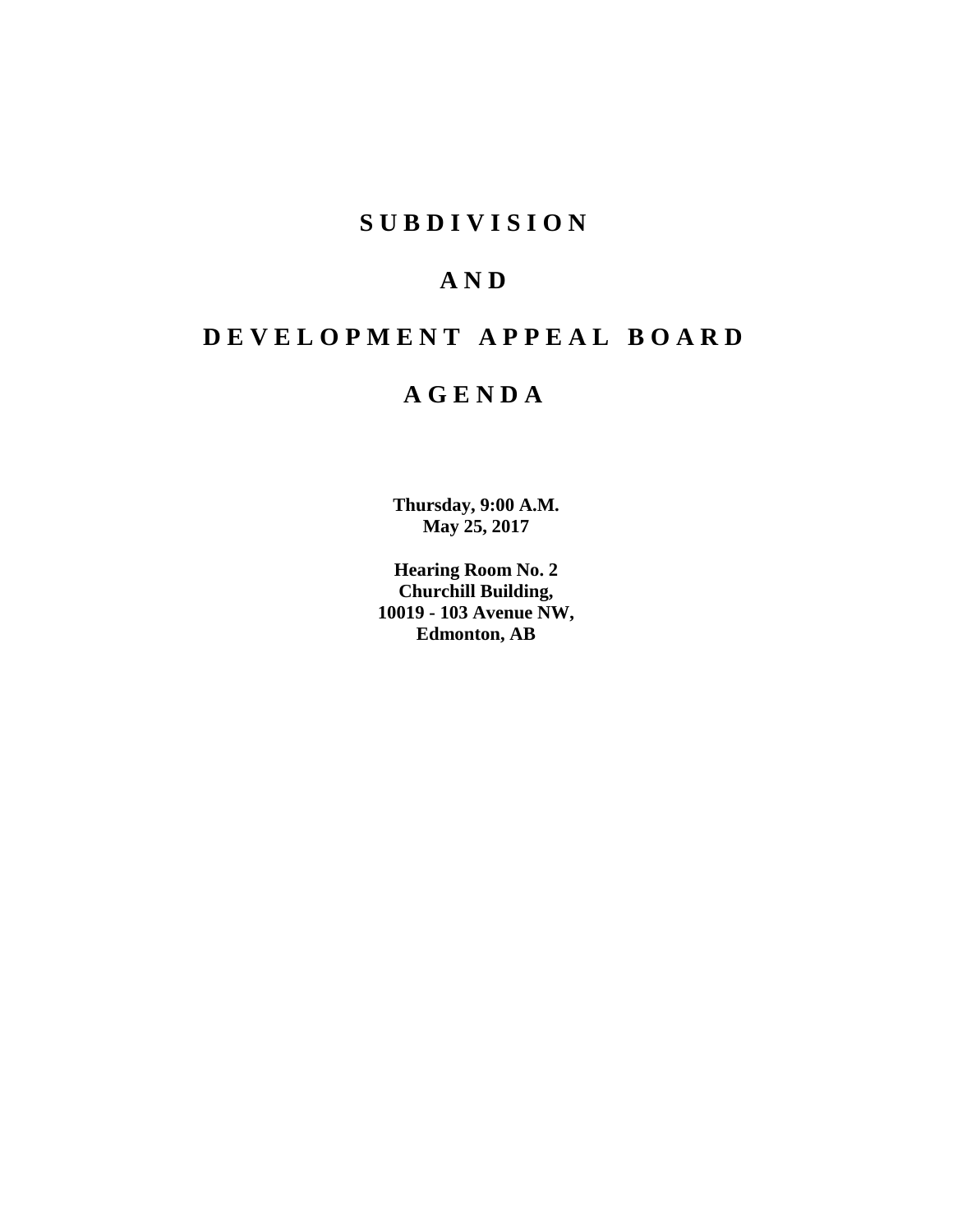## **SUBDIVISION AND DEVELOPMENT APPEAL BOARD HEARING ROOM NO. 2**

|              | 9:00 A.M.    | SDAB-D-17-081 | Construct an addition to an Accessory building<br>$(11.51$ metres by 14.94 metres addition to a<br>barn)                             |
|--------------|--------------|---------------|--------------------------------------------------------------------------------------------------------------------------------------|
|              |              |               | 2360 - 28 Avenue SW<br>Project No.: 242715687-001                                                                                    |
|              |              |               |                                                                                                                                      |
| $\mathbf{H}$ | $10:30$ A.M. | SDAB-D-17-092 | Construct an Accessory building (main floor<br>Garage irregular in shape (91.36 square metres)<br>with Garage Suite on second floor) |
|              |              |               | 10637 - 69 Street NW<br>Project No.: 242022741-001                                                                                   |
|              |              |               |                                                                                                                                      |
|              | <b>NOTE:</b> |               | Unless otherwise stated, all references to "section numbers" refer to<br>the authority under the Edmonton Zoning Bylaw 12800.        |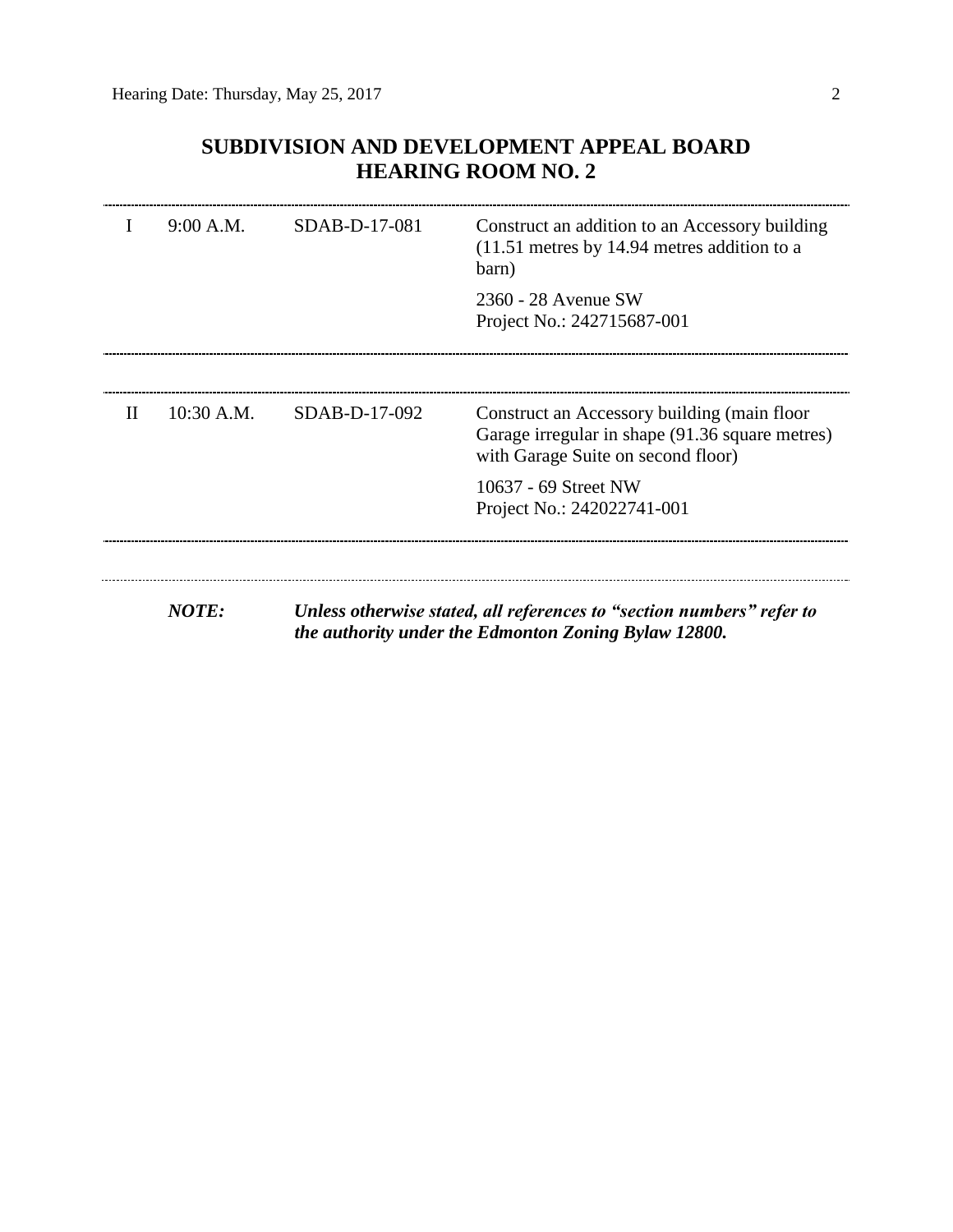| ITEM I: 9:00 A.M. |                                                        | FILE: SDAB-D-17-081                                                                                    |
|-------------------|--------------------------------------------------------|--------------------------------------------------------------------------------------------------------|
|                   | AN APPEAL FROM THE DECISION OF THE DEVELOPMENT OFFICER |                                                                                                        |
|                   | <b>APPELLANT:</b>                                      |                                                                                                        |
|                   | <b>APPLICATION NO.:</b>                                | 242715687-001                                                                                          |
|                   | <b>APPLICATION TO:</b>                                 | Construct an addition to an Accessory<br>building (11.51 metres by 14.94 metres<br>addition to a barn) |
|                   | <b>DECISION OF THE</b><br>DEVELOPMENT AUTHORITY:       | Refused                                                                                                |
|                   | <b>DECISION DATE:</b>                                  | March 22, 2017                                                                                         |
|                   | <b>DATE OF APPEAL:</b>                                 | April 5, 2017                                                                                          |
|                   | <b>MUNICIPAL DESCRIPTION</b><br>OF SUBJECT PROPERTY:   | 2360 - 28 Avenue SW                                                                                    |
|                   | <b>LEGAL DESCRIPTION:</b>                              | Plan 7521733 Blk 2 Lot 2                                                                               |
|                   | ZONE:                                                  | (RR) Rural Residential Zone                                                                            |
|                   | <b>OVERLAY:</b>                                        | N/A                                                                                                    |
|                   | <b>STATUTORY PLAN:</b>                                 | Decoteau Area Structure Plan                                                                           |
|                   |                                                        |                                                                                                        |

## *Grounds for Appeal*

The Appellant provided the following reasons for appealing the decision of the Development Authority:

> The accessory building is used as a barn and requires the height to enable a haybale wagon to unload within the structure. We require a 16' high door to enter and a clear space above the door of approx. 10' to dump. We chose this design with the clarestory windows to allow natural light to save energy and provide passive solar heating.

During design Edmonton Zoning Bylaw 12800.240.3.7 was used.

Therefore 240.4.4 became valid, which was used to determine the maximum height of the structure.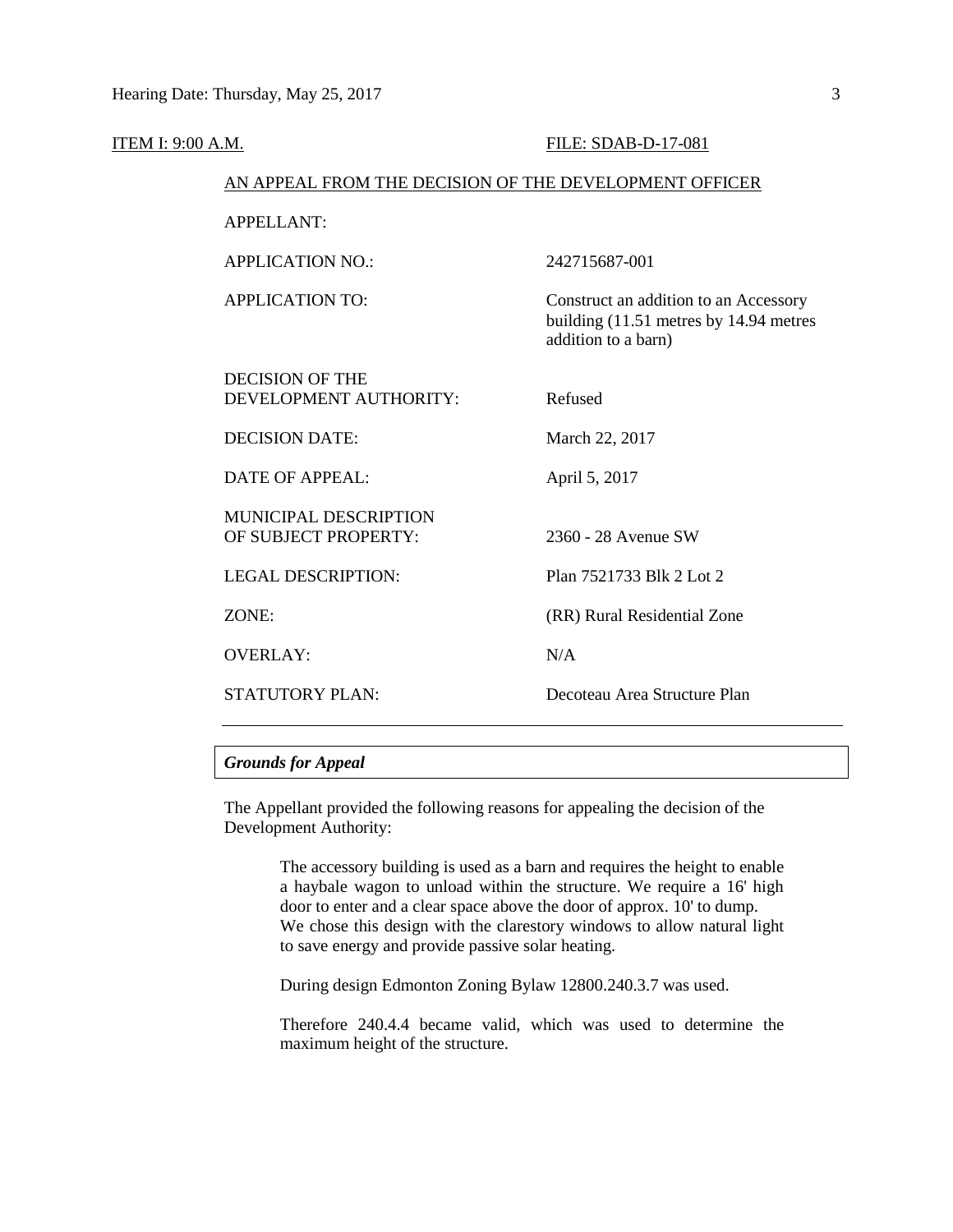#### *General Matters*

### **Appeal Information:**

The *Municipal Government Act*, RSA 2000, c M-26 states the following:

## **Grounds for Appeal**

**685(1)** If a development authority

- (a) fails or refuses to issue a development permit to a person,
- (b) issues a development permit subject to conditions, or
- (c) issues an order under section 645,

the person applying for the permit or affected by the order under section 645 may appeal to the subdivision and development appeal board.

## **Appeals**

- **686(1)** A development appeal to a subdivision and development appeal board is commenced by filing a notice of the appeal, containing reasons, with the board within 14 days,
	- (a) in the case of an appeal made by a person referred to in section 685(1), after
		- (i) the date on which the person is notified of the order or decision or the issuance of the development permit, or

…

#### **Hearing and Decision**

**687(3)** In determining an appeal, the subdivision and development appeal board

…

- (a.1) must comply with the land use policies and statutory plans and, subject to clause (d), the land use bylaw in effect;
	- …
	- (c) may confirm, revoke or vary the order, decision or development permit or any condition attached to any of them or make or substitute an order, decision or permit of its own;
	- (d) may make an order or decision or issue or confirm the issue of a development permit even though the proposed development does not comply with the land use bylaw if, in its opinion,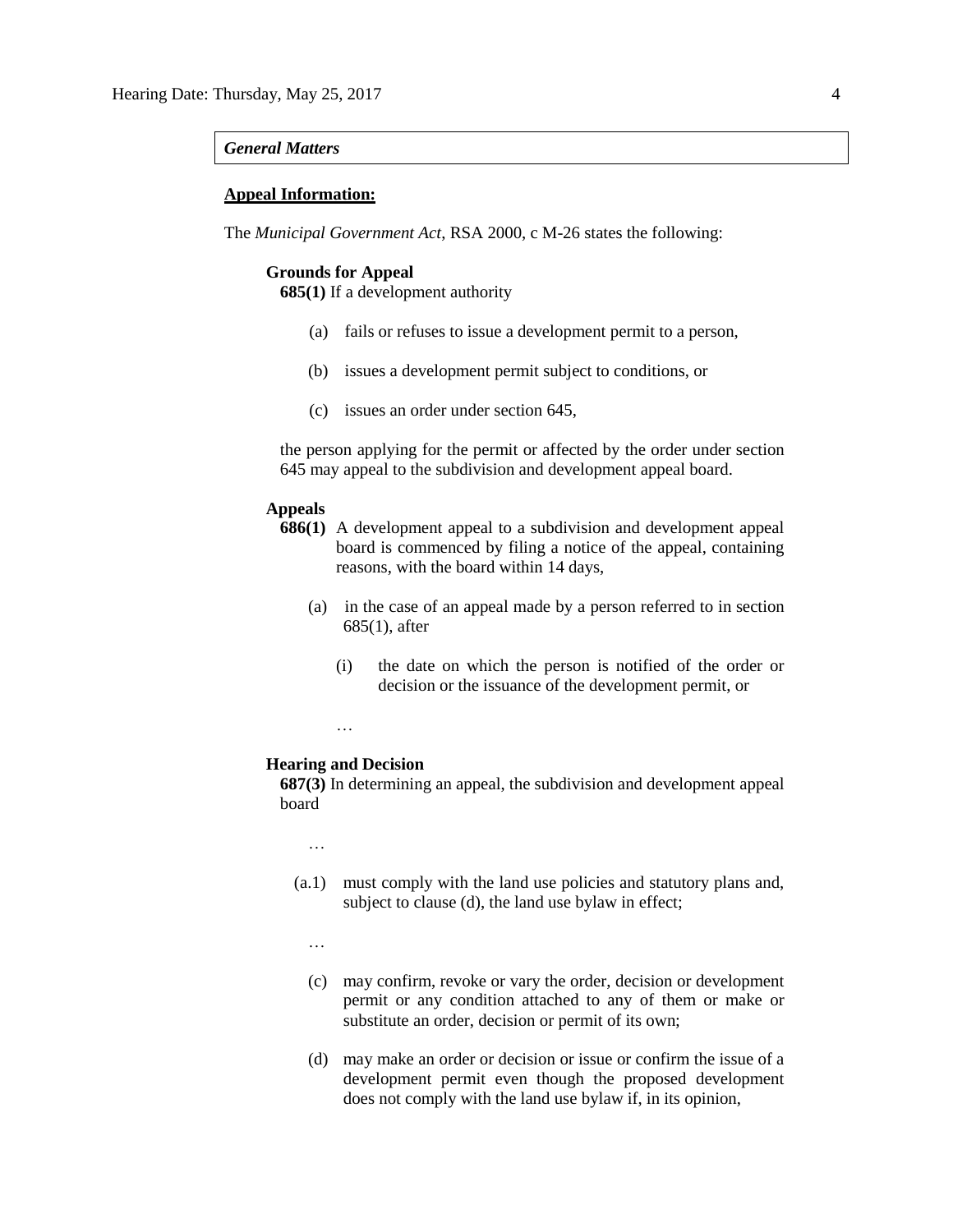- (i) the proposed development would not
	- (A) unduly interfere with the amenities of the neighbourhood, or
	- (B) materially interfere with or affect the use, enjoyment or value of neighbouring parcels of land,

and

(ii) the proposed development conforms with the use prescribed for that land or building in the land use bylaw.

## **The Board is advised that the Appellant filed the appeal on April 5, 2017 and requested that the hearing be postponed until May 19, 2017 or later.**

#### **General Provisions from the** *Edmonton Zoning Bylaw:*

Under section 240.2(4), **Single Detached Housing** is a **Permitted Use** in the (RR) Rural Residential Zone.

Under section 6.1(2), **Accessory** means:

when used to describe a Use or building, a Use or building naturally or normally incidental, subordinate, and devoted to the principal Use or building, and located on the same lot or Site.

Under section 240.3(7), **Recreational Acreage Farms** is a **Discretionary Use** in the (RR) Rural Residential Zone.

Under section 7.6(4), **Recreational Acreage Farms** means:

development for small-scale, non-commercial agricultural pursuits Accessory to Residential or Residential Related Uses in rural residential areas. This Use shall be developed so that it does not unduly interfere with the general enjoyment of adjacent property. Animals shall be kept for the use or enjoyment of the householder only. This Use does not include Livestock Operations, Rural Farms, Urban Indoor Farms, Urban Outdoor Farms or Urban Gardens.

Section 240.1 states that the **General Purpose** of the **(RR) Rural Residential Zone** is:

to provide for Single Detached Residential development of a permanent nature in a rural setting, generally without the provision of the full range of urban utility services. The RR Zone is intended to regulate rural residential development within existing rural residential subdivisions that existed prior to the passage of this Bylaw, and is not intended to facilitate future rural residential development and subdivision, which is contrary to the Municipal Development Plan.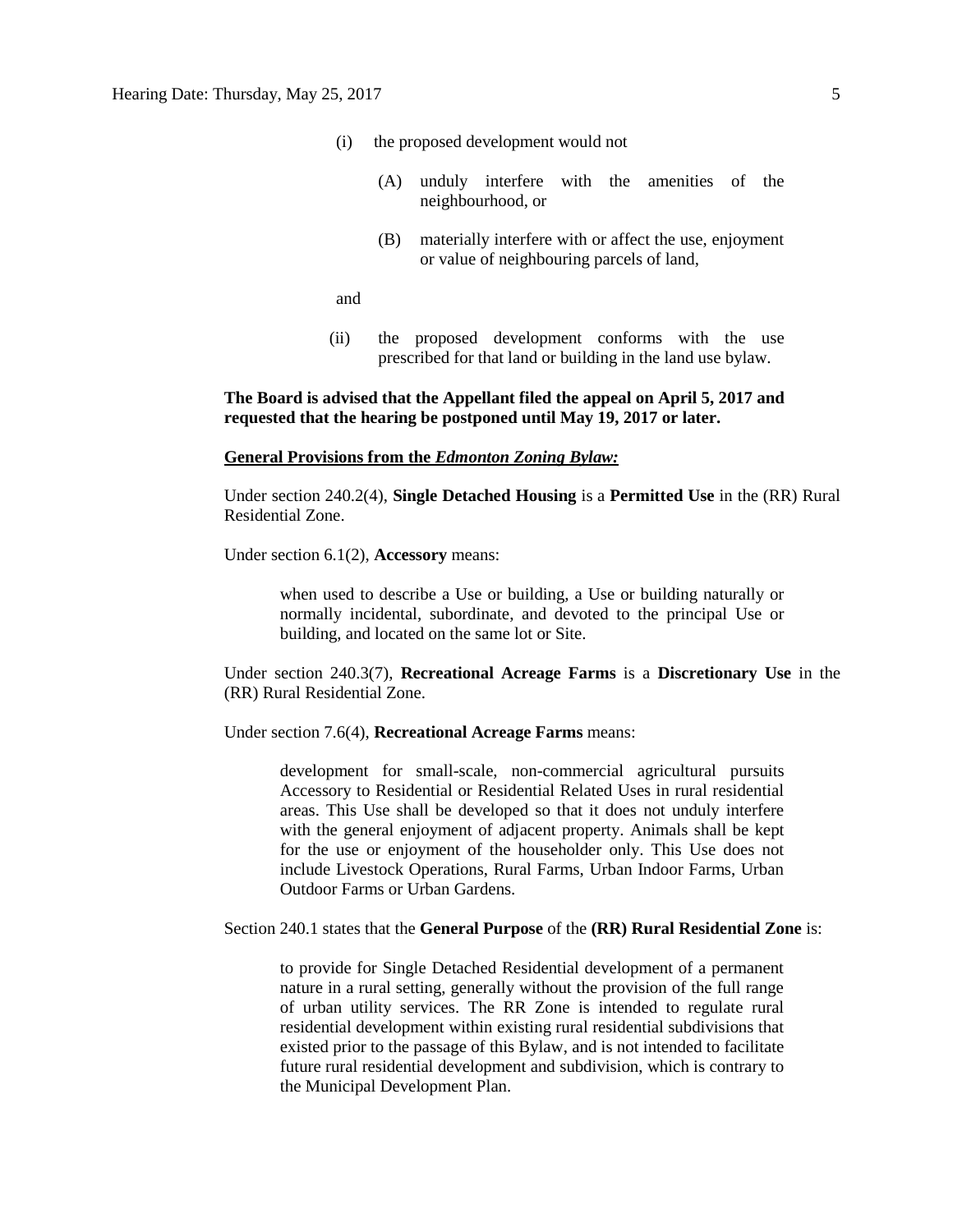## *Height*

Under section 6.1(53), **Height** means "a vertical distance between two points."

#### **Accessory Buildings in Residential Zones**

Section 50.3(2) states "an Accessory building or structure shall not exceed  $4.3$  m in Height."

#### **Development Regulations for Permitted and Discretionary Uses**

Section 240.4(4) states "The maximum building Height shall not exceed  $10.0 \text{ m}$ , in accordance with Section 52."

#### **Development Officer's Determination**

**Note: The proposed structure is an Accessory building to the existing Single Detached House.**

**An Accessory Building or Structure shall not exceed 4.3m (14.1 ft) nor one storey in Height. (Reference Section 50.3(2))**

**Proposed Height: 7.12m from finished floor to midpoint Exceeds by: 2.82m** [unedited]

*Previous Subdivision and Development Appeal Board Decision*

| <b>Application Number   Description</b> |                                                                                                                                | <b>Decision</b>                                                                                                                                                                                                                                                     |
|-----------------------------------------|--------------------------------------------------------------------------------------------------------------------------------|---------------------------------------------------------------------------------------------------------------------------------------------------------------------------------------------------------------------------------------------------------------------|
| SDAB-D-16-090                           | To construct an addition<br>to an Accessory Building<br>(addition to a barn, 14.9m)<br>$x$ 11.5m) and exterior<br>alterations. | April 14, 2016:<br>The Board determined that it is<br>unable to assume jurisdiction,<br>pursuant to Section $686(1)(a)(i)$ ,<br>which stipulates that an appeal must<br>be filed within 14 days of<br>notification of a decision regarding<br>a development permit. |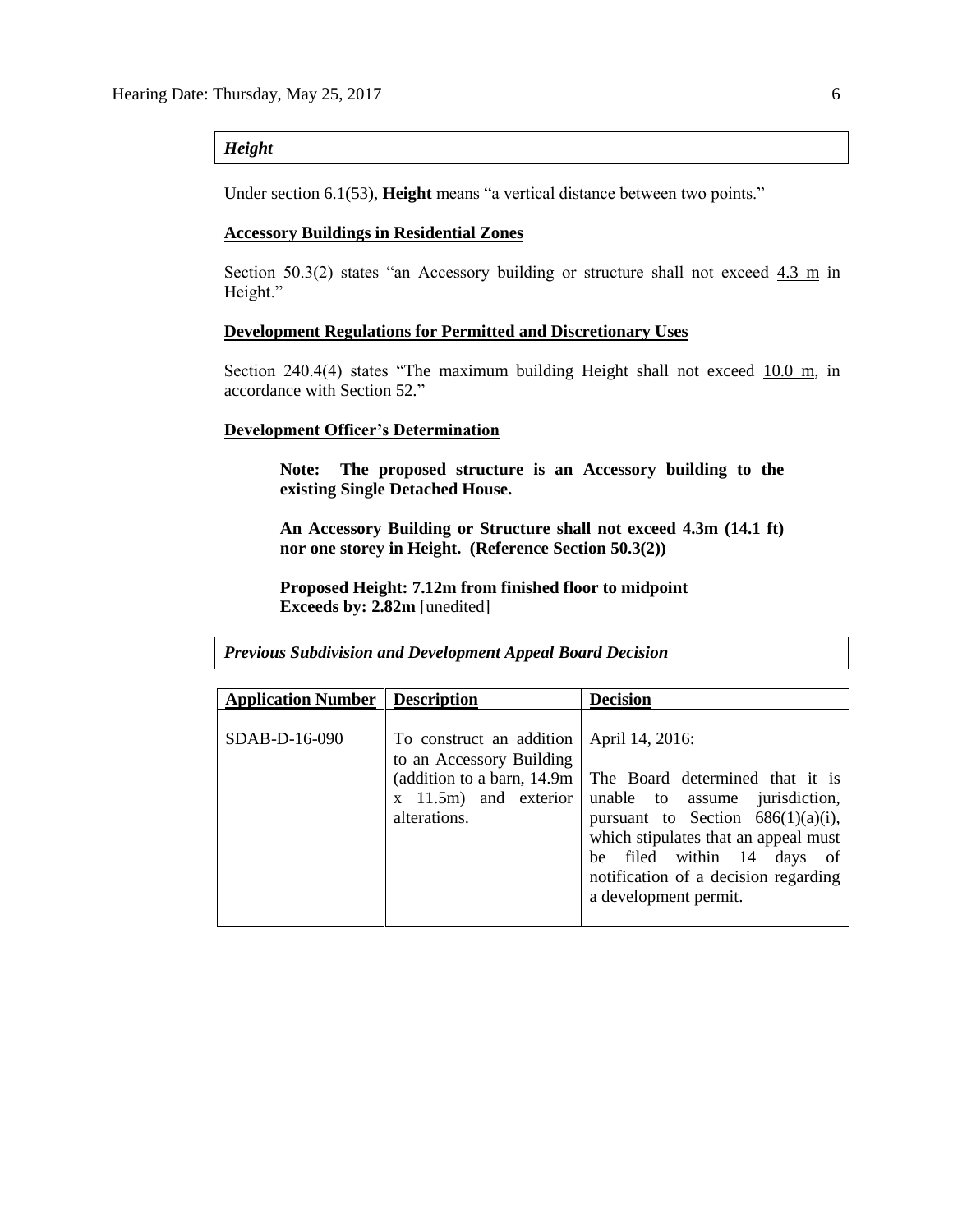## Notice to Applicant/Appellant

Provincial legislation requires that the Subdivision and Development Appeal Board issue its official decision in writing within fifteen days of the conclusion of the hearing. Bylaw No. 11136 requires that a verbal announcement of the Board's decision shall be made at the conclusion of the hearing of an appeal, but the verbal decision is not final nor binding on the Board until the decision has been given in writing in accordance with the *Municipal Government Act*.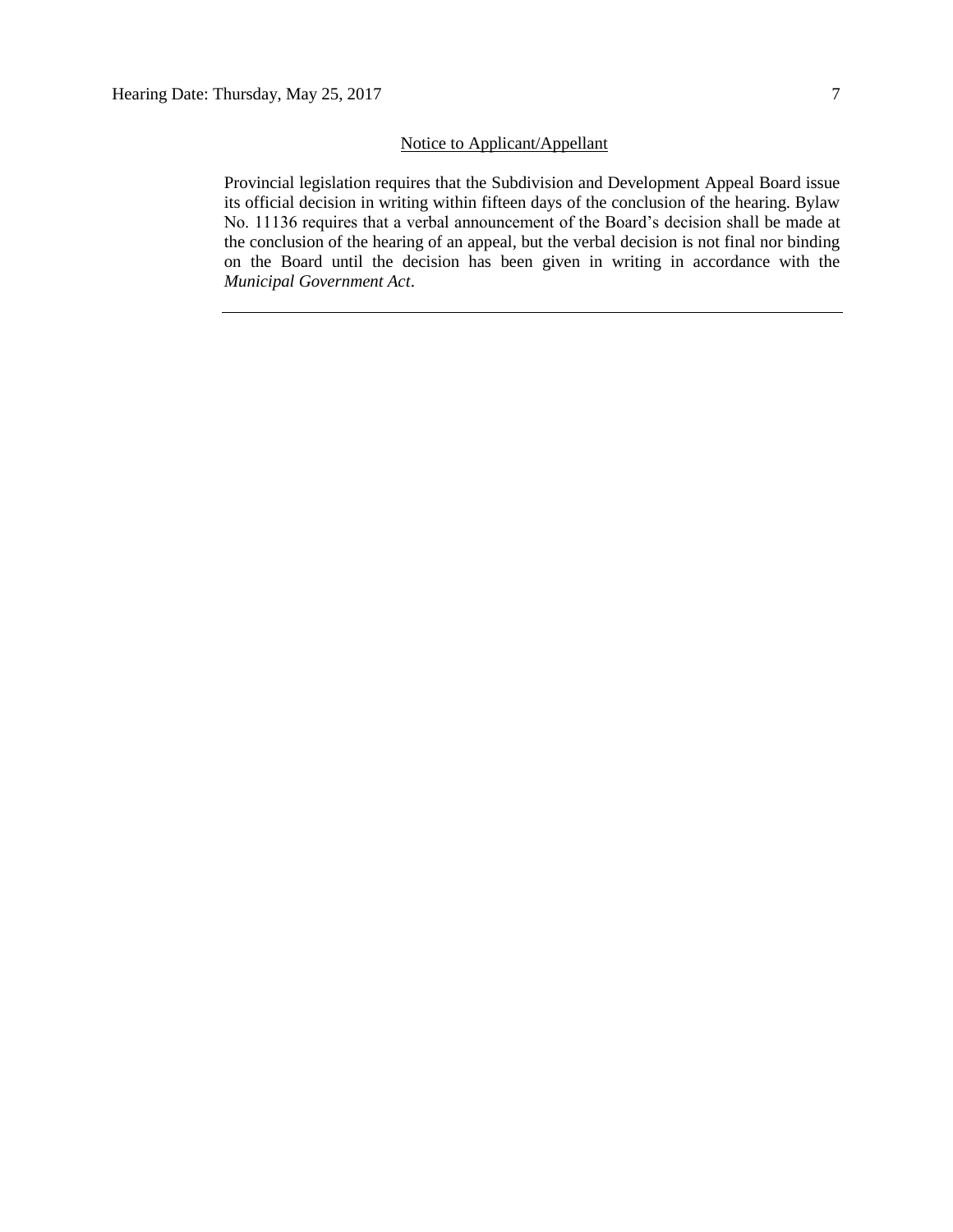| <b>nonfon</b>                                                                                                 |                                                                                              | <b>Application for</b>                                                                           |                                       | Project Number: 242715687-001<br>Application Date:<br>MAR 07, 2017<br>Printed:<br>April 5, 2017 at 10:26 AM<br>$1$ of $1$<br>Page: |  |  |
|---------------------------------------------------------------------------------------------------------------|----------------------------------------------------------------------------------------------|--------------------------------------------------------------------------------------------------|---------------------------------------|------------------------------------------------------------------------------------------------------------------------------------|--|--|
|                                                                                                               |                                                                                              | <b>Minor Development Permit</b>                                                                  |                                       |                                                                                                                                    |  |  |
| This document is a Development Permit Decision for the development application described below.               |                                                                                              |                                                                                                  |                                       |                                                                                                                                    |  |  |
| Applicant                                                                                                     |                                                                                              | Property Address(es) and Legal Description(s)<br>2360 - 28 AVENUE SW<br>Plan 7521733 Blk 2 Lot 2 |                                       |                                                                                                                                    |  |  |
|                                                                                                               |                                                                                              |                                                                                                  | <b>Specific Address(es)</b>           |                                                                                                                                    |  |  |
|                                                                                                               |                                                                                              | Suite:                                                                                           | 2360 - 28 AVENUE SW                   |                                                                                                                                    |  |  |
|                                                                                                               |                                                                                              |                                                                                                  | Entryway: 2360 - 28 AVENUE SW         |                                                                                                                                    |  |  |
|                                                                                                               |                                                                                              |                                                                                                  | Building: 2360 - 28 AVENUE SW         |                                                                                                                                    |  |  |
| <b>Scope of Application</b>                                                                                   |                                                                                              |                                                                                                  |                                       |                                                                                                                                    |  |  |
| To construct an addition to an Accessory building $(11.51 \text{m} \times 14.94 \text{m})$ addition to a barn |                                                                                              |                                                                                                  |                                       |                                                                                                                                    |  |  |
| <b>Permit Details</b>                                                                                         |                                                                                              |                                                                                                  |                                       |                                                                                                                                    |  |  |
| # of Dwelling Units Add/Remove: 0                                                                             |                                                                                              |                                                                                                  | Class of Permit:                      |                                                                                                                                    |  |  |
| Client File Reference Number:                                                                                 |                                                                                              |                                                                                                  | Lot Grading Needed?: N                |                                                                                                                                    |  |  |
| Minor Dev. Application Fee: Accessory Buildings                                                               |                                                                                              |                                                                                                  | New Sewer Service Required: N         |                                                                                                                                    |  |  |
| Secondary Suite Included ?: N                                                                                 |                                                                                              |                                                                                                  | Stat, Plan Overlay/Annex Area: (none) |                                                                                                                                    |  |  |
| I/We certify that the above noted details are correct.                                                        |                                                                                              |                                                                                                  |                                       |                                                                                                                                    |  |  |
| Applicant signature:                                                                                          |                                                                                              |                                                                                                  |                                       |                                                                                                                                    |  |  |
| <b>Development Application Decision</b><br>Refused                                                            |                                                                                              |                                                                                                  |                                       |                                                                                                                                    |  |  |
| <b>Reason for Refusal</b>                                                                                     | Note: The proposed structure is an Accessory building to the existing Single Detached House. |                                                                                                  |                                       |                                                                                                                                    |  |  |
|                                                                                                               |                                                                                              |                                                                                                  |                                       | An Accessory Building or Structure shall not exceed 4.3m (14.1 ft) nor one storey in Height. (Reference Section 50.3(2))           |  |  |
| Exceeds by: 2.82m                                                                                             | Proposed Height: 7.12m from finished floor to midpoint                                       |                                                                                                  |                                       |                                                                                                                                    |  |  |
|                                                                                                               |                                                                                              |                                                                                                  |                                       |                                                                                                                                    |  |  |
| <b>Rights of Appeal</b>                                                                                       | Chapter 24, Section 683 through 689 of the Municipal Government Amendment Act.               |                                                                                                  |                                       | The Applicant has the right of appeal within 14 days of receiving notice of the Development Application Decision, as outlined in   |  |  |
| Issue Date: Mar 22, 2017                                                                                      | Development Authority: KIM, JENNIFER                                                         |                                                                                                  |                                       | Signature:                                                                                                                         |  |  |
| Fees                                                                                                          |                                                                                              |                                                                                                  |                                       |                                                                                                                                    |  |  |
|                                                                                                               | <b>Fee Amount</b>                                                                            | <b>Amount Paid</b>                                                                               | Receipt#                              | Date Paid                                                                                                                          |  |  |
| Dev. Application Fee                                                                                          | \$113.00                                                                                     | \$113.00                                                                                         | 03967452                              | Mar 08, 2017                                                                                                                       |  |  |
| Total GST Amount:<br>Totals for Permit:                                                                       | \$0.00<br>\$113.00                                                                           | \$113.00                                                                                         |                                       |                                                                                                                                    |  |  |
|                                                                                                               |                                                                                              |                                                                                                  |                                       |                                                                                                                                    |  |  |
|                                                                                                               |                                                                                              |                                                                                                  |                                       |                                                                                                                                    |  |  |
|                                                                                                               |                                                                                              |                                                                                                  |                                       |                                                                                                                                    |  |  |
|                                                                                                               |                                                                                              | THIS IS NOT A PERMIT                                                                             |                                       |                                                                                                                                    |  |  |
|                                                                                                               |                                                                                              |                                                                                                  |                                       |                                                                                                                                    |  |  |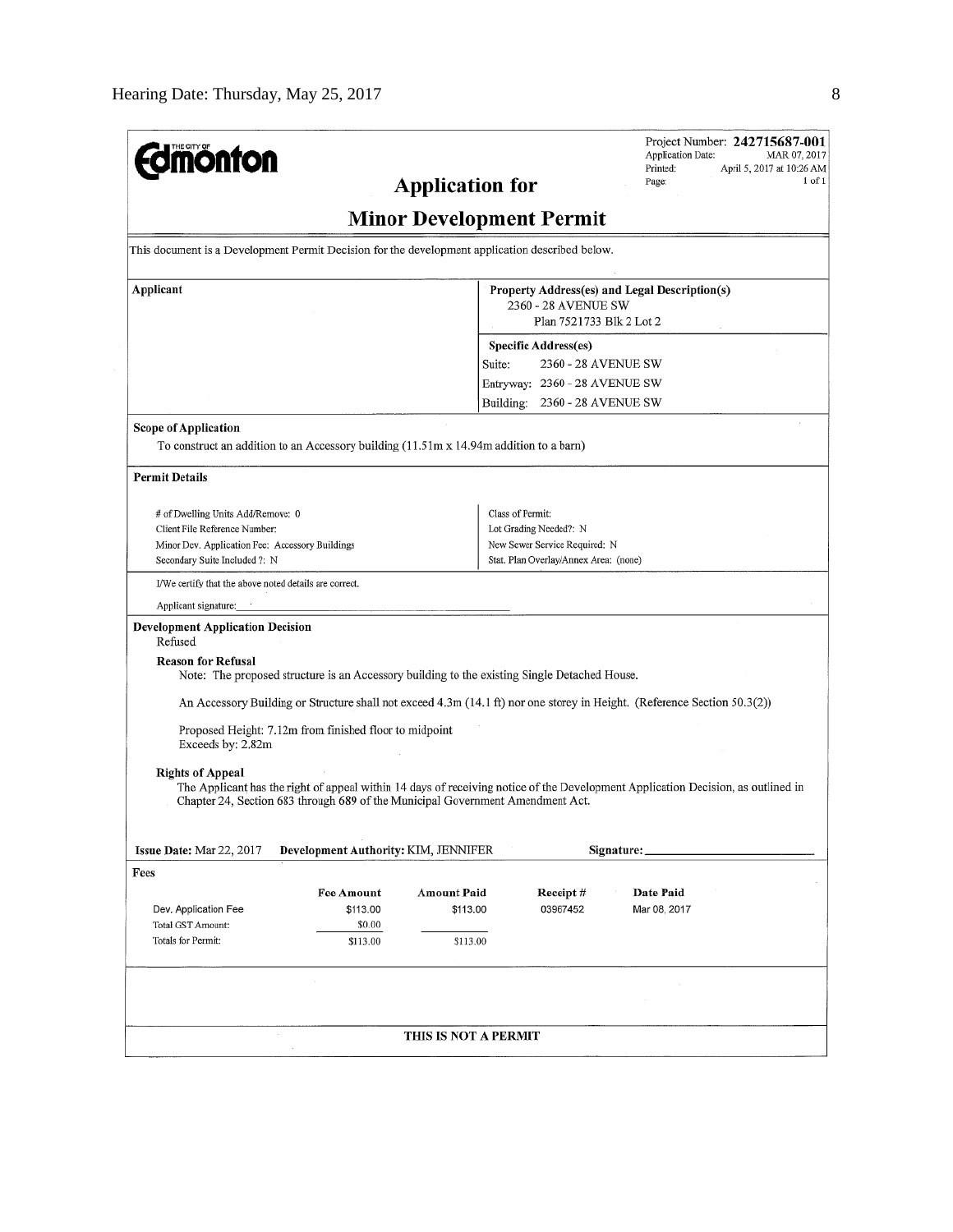

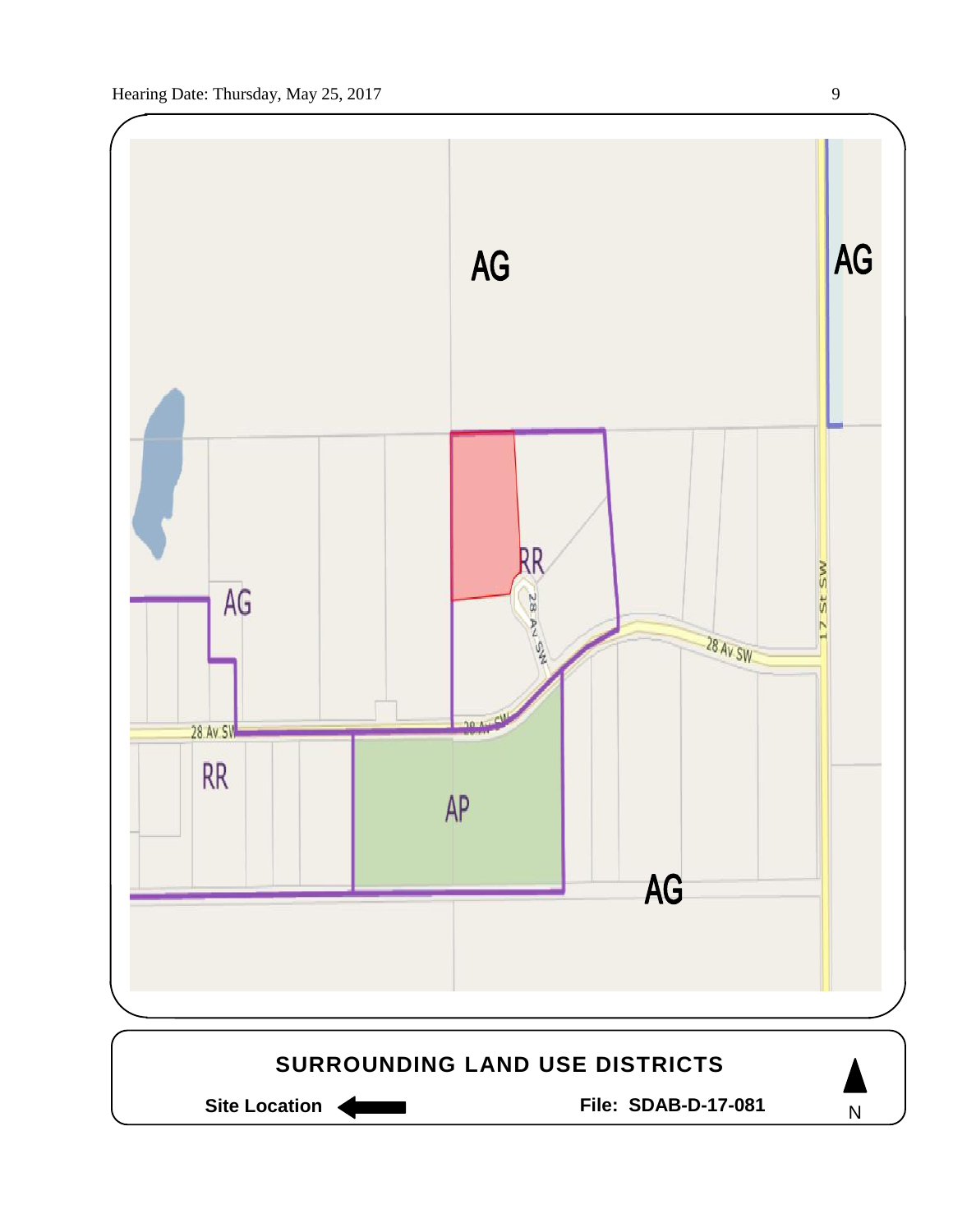| <b>ITEM II: 10:30 A.M.</b> |                                                        | FILE: SDAB-D-17-092                                                                                                                     |  |  |  |
|----------------------------|--------------------------------------------------------|-----------------------------------------------------------------------------------------------------------------------------------------|--|--|--|
|                            | AN APPEAL FROM THE DECISION OF THE DEVELOPMENT OFFICER |                                                                                                                                         |  |  |  |
|                            | <b>APPELLANT:</b>                                      |                                                                                                                                         |  |  |  |
|                            | <b>APPLICATION NO.:</b>                                | 242022741-001                                                                                                                           |  |  |  |
|                            | <b>APPLICATION TO:</b>                                 | Construct an Accessory building (main<br>floor Garage irregular in shape (91.36<br>square metres) with Garage Suite on<br>second floor) |  |  |  |
|                            | <b>DECISION OF THE</b><br>DEVELOPMENT AUTHORITY:       | Refused                                                                                                                                 |  |  |  |
|                            | <b>DECISION DATE:</b>                                  | April 27, 2017                                                                                                                          |  |  |  |
|                            | <b>DATE OF APPEAL:</b>                                 | May 2, 2017                                                                                                                             |  |  |  |
|                            | MUNICIPAL DESCRIPTION<br>OF SUBJECT PROPERTY:          | 10637 - 69 Street NW                                                                                                                    |  |  |  |
|                            | <b>LEGAL DESCRIPTION:</b>                              | Plan 0024459 Blk 50 Lot 12A                                                                                                             |  |  |  |
|                            | ZONE:                                                  | (RF1) Single Detached Residential Zone                                                                                                  |  |  |  |
|                            | <b>OVERLAY:</b>                                        | Mature Neighbourhood Overlay                                                                                                            |  |  |  |
|                            | <b>STATUTORY PLAN:</b>                                 | N/A                                                                                                                                     |  |  |  |
|                            |                                                        |                                                                                                                                         |  |  |  |

## *Grounds for Appeal*

The Appellant provided the following reasons for appealing the decision of the Development Authority:

> We would like to build a garage suite in the mature neighborhood of Hardisty. Our request for a Development Permit was refused due to there being too much height difference between the primary dwelling and the proposed garage suite. 1.5m is allowed. 2.31m was proposed. The primary dwelling is an old bungalow with a very low cottage roof that is restricting the development of a garage suite. We have made concessions to keep to a practical overall building height; the proposed garage suite's overall height is well below the maximum height allowed of 6.5m to midspan. Other options have been explored to reduce height between the house and proposed garage, however these options add tremendous cost or do not fit with our desire to age in place.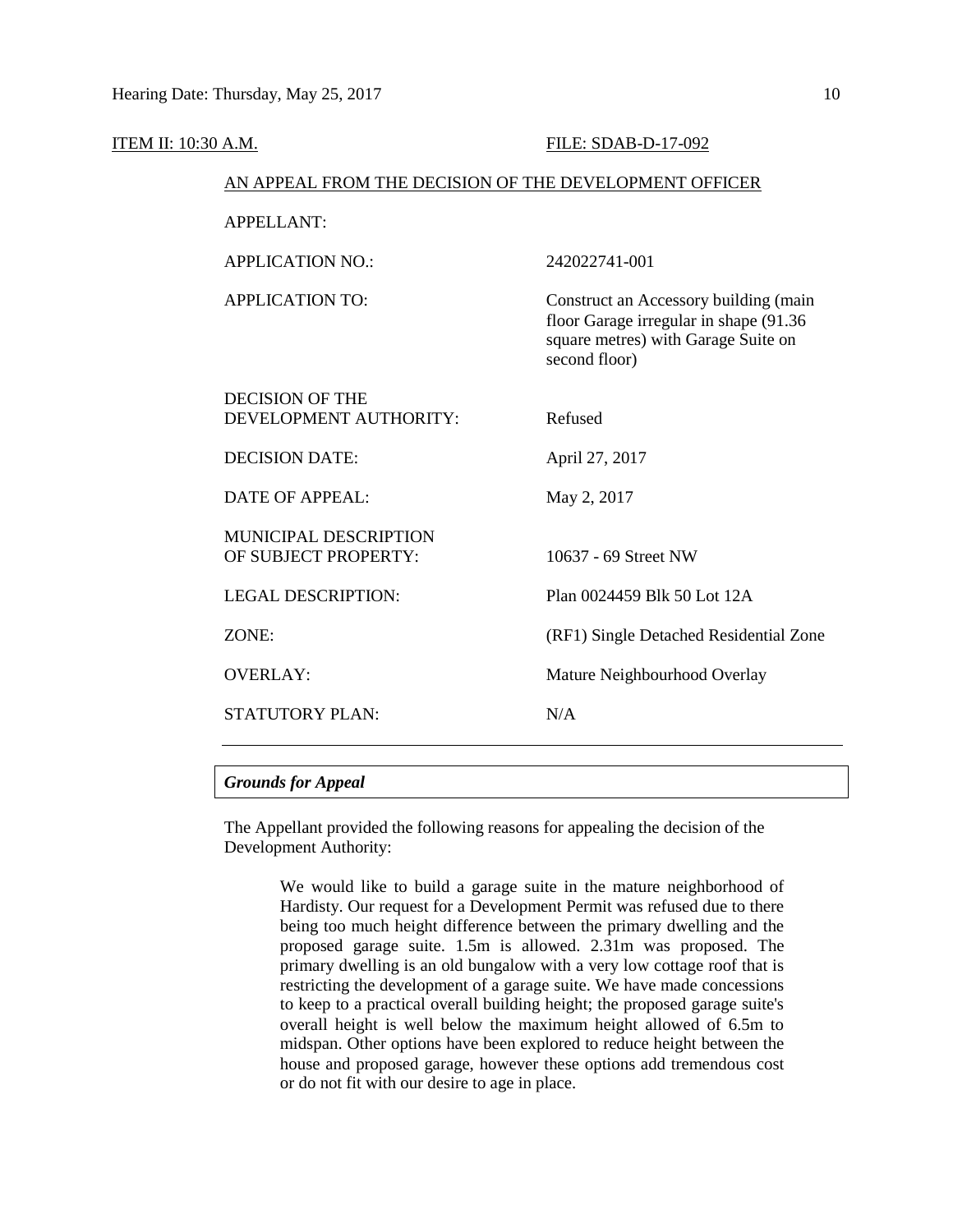It is important to note that all other requirements were satisfied under RF1 zoning and the Mature Neighbourhood Overlay. Our garage suite has been thoughtfully designed, and will be built to a standard well beyond the Building Code. The garage suite will be a positive contribution toward gentle densification and neighbourhood renewal, and it will provide much needed accommodation in a unique, efficient building form. We are appealing the decision of the Development Authority: We have respected all other requirements and have designed a structure under the maximum allowable Height, yet we are being penalized for having a low, 59 year old bungalow on our property.

### *General Matters*

### **Appeal Information:**

The *Municipal Government Act*, RSA 2000, c M-26 states the following:

#### **Grounds for Appeal**

**685(1)** If a development authority

- (a) fails or refuses to issue a development permit to a person,
- (b) issues a development permit subject to conditions, or
- (c) issues an order under section 645,

the person applying for the permit or affected by the order under section 645 may appeal to the subdivision and development appeal board.

## **Appeals**

- **686(1)** A development appeal to a subdivision and development appeal board is commenced by filing a notice of the appeal, containing reasons, with the board within 14 days,
	- (a) in the case of an appeal made by a person referred to in section 685(1), after
		- (i) the date on which the person is notified of the order or decision or the issuance of the development permit, or
		- …

#### **Hearing and Decision**

**687(3)** In determining an appeal, the subdivision and development appeal board

…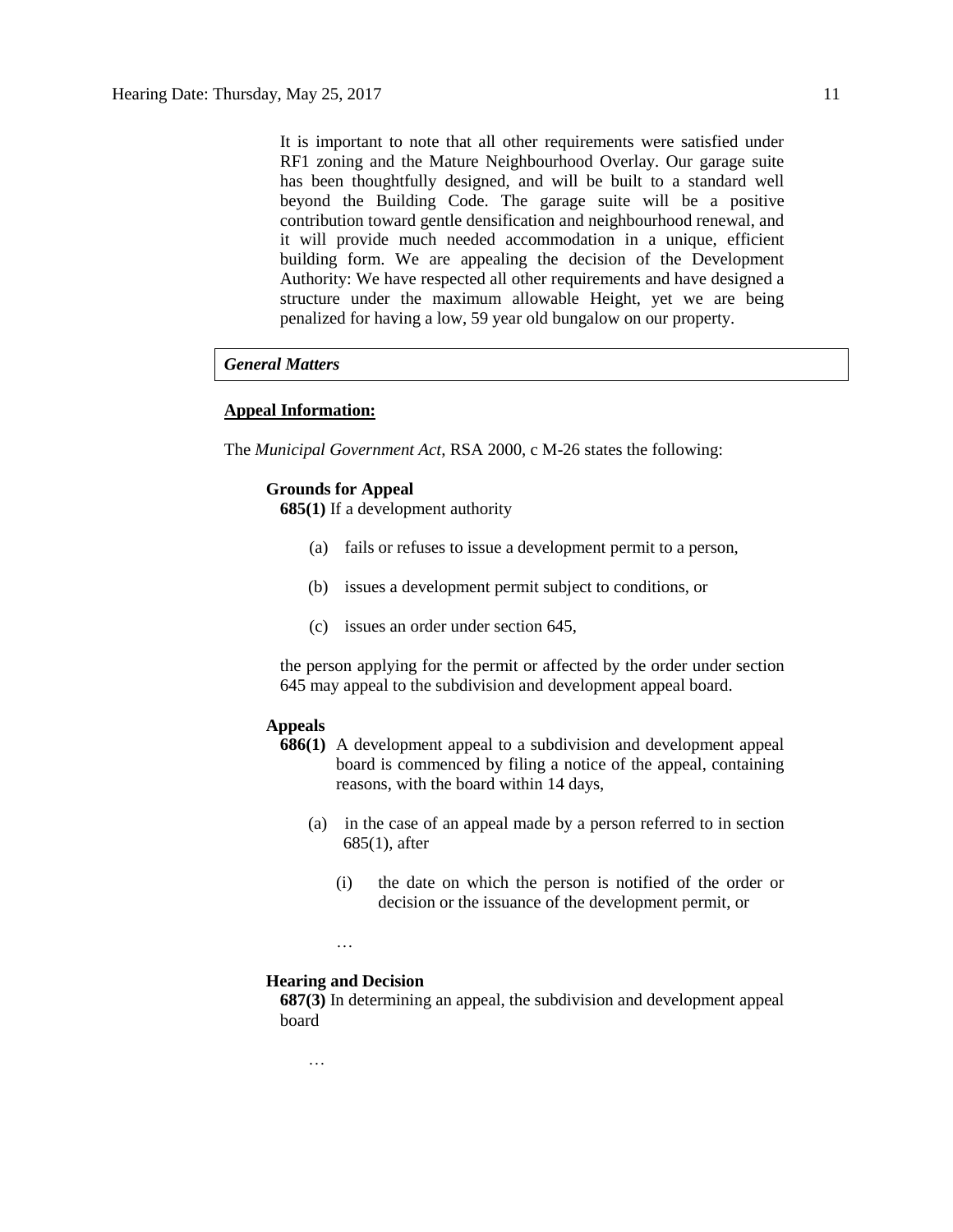(a.1) must comply with the land use policies and statutory plans and, subject to clause (d), the land use bylaw in effect;

…

- (c) may confirm, revoke or vary the order, decision or development permit or any condition attached to any of them or make or substitute an order, decision or permit of its own;
- (d) may make an order or decision or issue or confirm the issue of a development permit even though the proposed development does not comply with the land use bylaw if, in its opinion,
	- (i) the proposed development would not
		- (A) unduly interfere with the amenities of the neighbourhood, or
		- (B) materially interfere with or affect the use, enjoyment or value of neighbouring parcels of land,

and

(ii) the proposed development conforms with the use prescribed for that land or building in the land use bylaw.

### **General Provisions from the** *Edmonton Zoning Bylaw:*

Under section 110.3(3), a **Garage Suite** is a **Discretionary Use** in the (RF1) Single Detached Residential Zone.

Under section 7.2(3), **Garage Suite** means:

an Accessory Dwelling located above a detached Garage (above Grade); or a single-storey Accessory Dwelling attached to the side or rear of, a detached Garage (at Grade). A Garage Suite is Accessory to a building in which the principal Use is Single Detached Housing. A Garage Suite has cooking facilities, food preparation, sleeping and sanitary facilities which are separate from those of the principal Dwelling located on the Site. A Garage Suite has an entrance separate from the vehicle entrance to the detached Garage, either from a common indoor landing or directly from the exterior of the structure. This Use does not include Garden Suites, Secondary Suites, Blatchford Lane Suites, or Blatchford Accessory Suites.

Section 110.4(5) states "Garage Suites and Garden Suites shall comply with Section 87 of this Bylaw."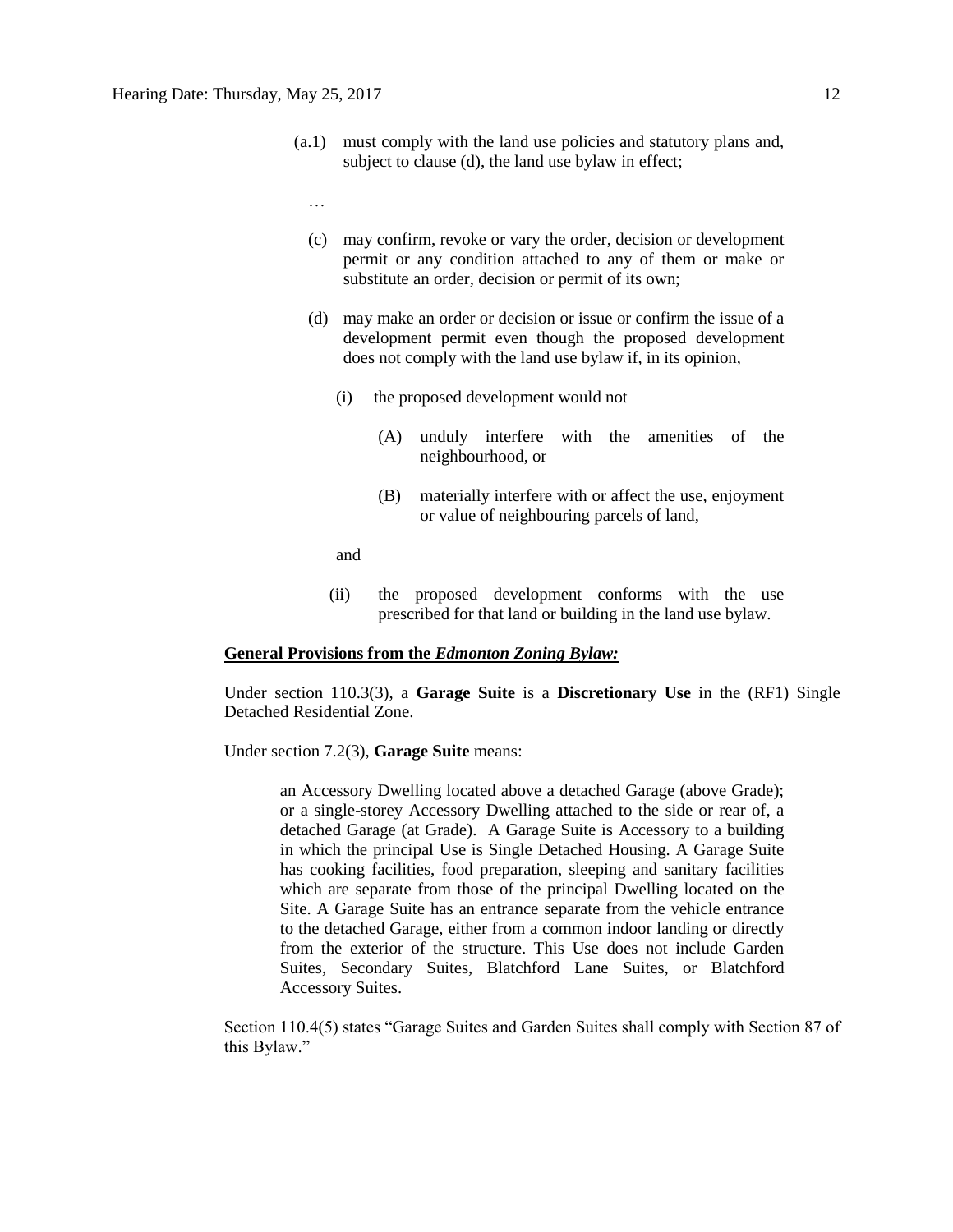Section 110.1 states that the **General Purpose** of the **(RF1) Single Detached Residential Zone** is:

to provide for Single Detached Housing while allowing other forms of small scale housing in the form of Secondary Suites, Semi-detached Housing and Duplex Housing under certain conditions.

Section 814.1 states that the **General Purpose** of the **Mature Neighbourhood Overlay**  is:

to ensure that new low density development in Edmonton's mature residential neighbourhoods is sensitive in scale to existing development, maintains the traditional character and pedestrian-friendly design of the streetscape, ensures privacy and sunlight penetration on adjacent properties and provides opportunity for discussion between applicants and neighbouring affected parties when a development proposes to vary the Overlay regulations.

## **Development Officer's Determination**

**2. Garage Suite is a Discretionary Use in the RF1 Single Detached Residential Zone.** [unedited]

## *Height*

Section 87.2 states:

the maximum Height shall be as follows:

- a. Garage containing a Garage Suite (above Grade):
	- i.  $6.5 \text{ m}$  or up to  $1.5 \text{ m}$  greater than the Height of the principal Dwelling as constructed at the time of the Development Permit Application, whichever is the lesser, where the building containing the Garage Suite has a roof slope of  $4/12$  (18.4°) or greater.
	- ii. [5.5 m](javascript:BSSCPopup() or up to [1.5m](javascript:BSSCPopup() greater than the Height of the principal Dwelling as constructed at the time of the Development Permit Application, whichever is the lesser, where the building containing the Garage Suite has a roof slope of less than  $4/12$  (18.4°).

Under section 6.1(53), **Height** means "a vertical distance between two points."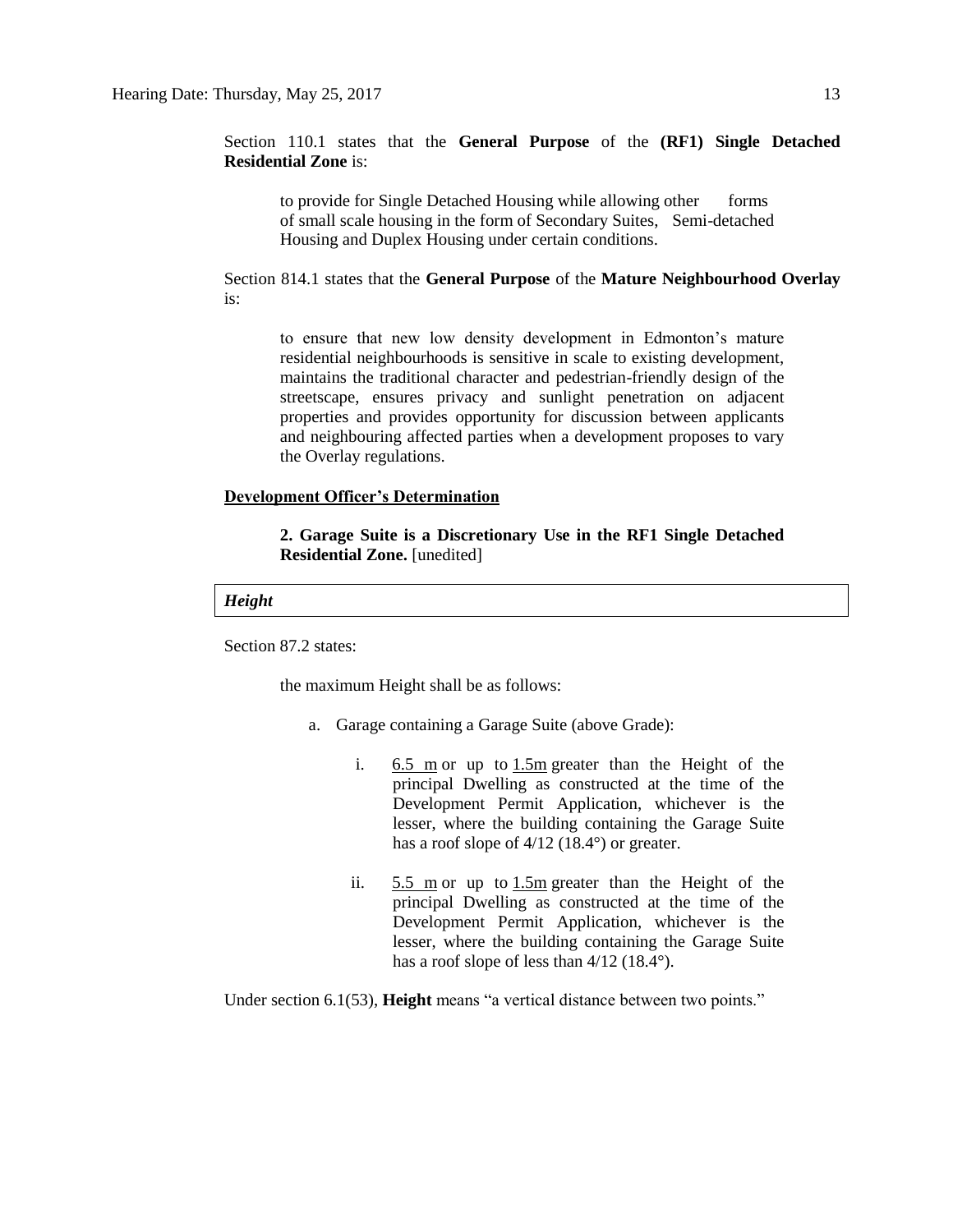#### **Development Officer's Determination**

**1. The proposed Garage Suite is 6.04 m in height from grade to roof mid-span while the principal dwelling is 3.73 m from grade to roof mid-span. The height of the proposed Accessory Building is more than 1.5 m of the principal Dwelling. (Reference Edmonton Zoning Bylaw Section 87.2.a.i)** 

**NOTES: In approving a Development Permit Application pursuant to Section 11.2, except as otherwise provided in this Bylaw, there shall be no variance from maximum Height, Floor Area Ratio of Density regulations. (Reference Edmonton Zoning Bylaw Section 11.3)** [unedited]

## Notice to Applicant/Appellant

Provincial legislation requires that the Subdivision and Development Appeal Board issue its official decision in writing within fifteen days of the conclusion of the hearing. Bylaw No. 11136 requires that a verbal announcement of the Board's decision shall be made at the conclusion of the hearing of an appeal, but the verbal decision is not final nor binding on the Board until the decision has been given in writing in accordance with the *Municipal Government Act*.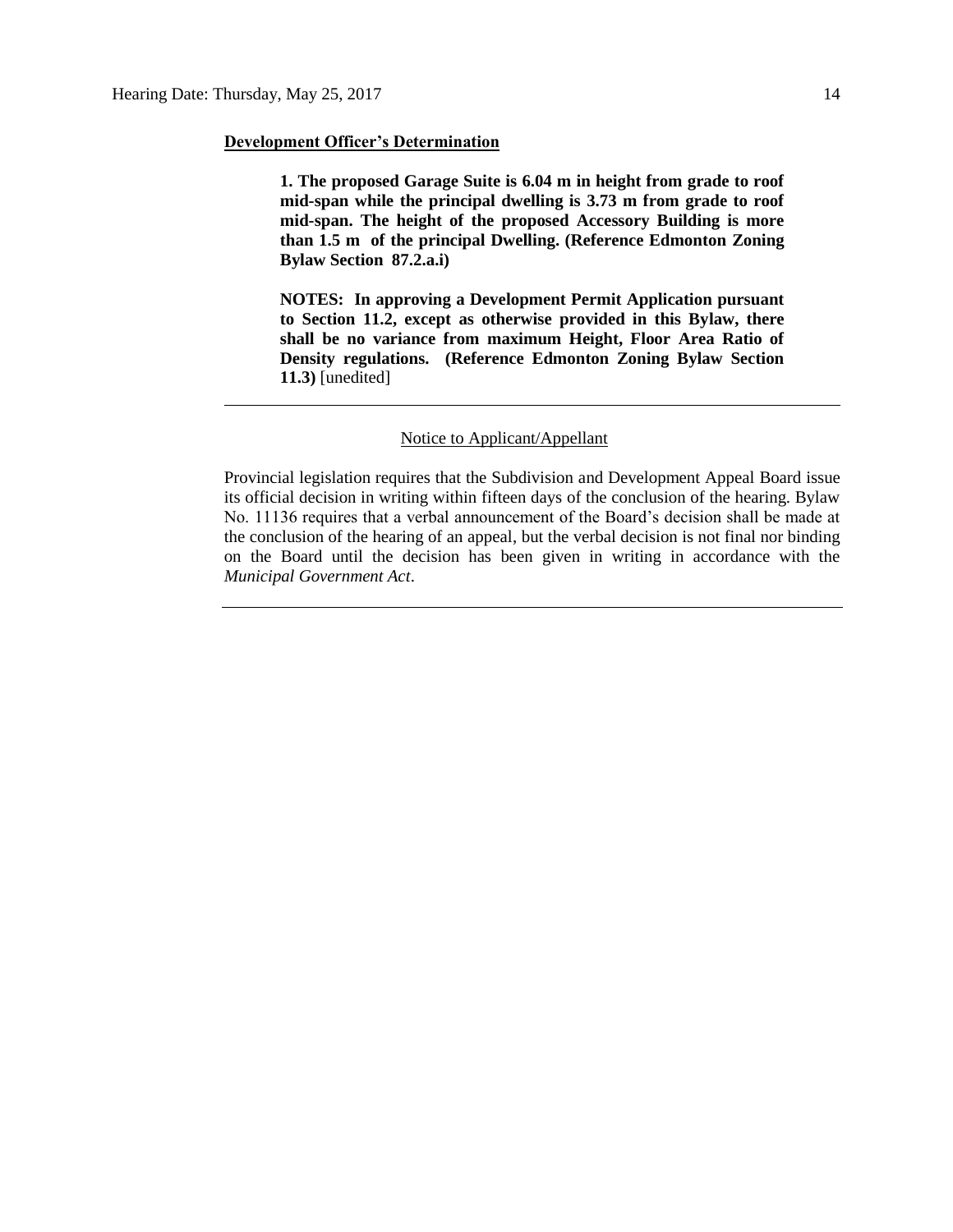| <b>ionton</b>                                                                                                                                               | Project Number: 242022741-001<br><b>Application Date:</b><br>FEB 27, 2017                                                                                                                                                                                                                                                                                                                                             |
|-------------------------------------------------------------------------------------------------------------------------------------------------------------|-----------------------------------------------------------------------------------------------------------------------------------------------------------------------------------------------------------------------------------------------------------------------------------------------------------------------------------------------------------------------------------------------------------------------|
|                                                                                                                                                             | Printed:<br>April 27, 2017 at 4:16 PM<br>1 of 2<br>Page:<br><b>Application for</b>                                                                                                                                                                                                                                                                                                                                    |
|                                                                                                                                                             |                                                                                                                                                                                                                                                                                                                                                                                                                       |
|                                                                                                                                                             | <b>House Development and Building Permit</b>                                                                                                                                                                                                                                                                                                                                                                          |
| Bylaw.                                                                                                                                                      | This document is a record of a Development Permit and/or Building Permit application, and a record of the decision for the undertaking<br>described below, subject to the limitations and conditions of this permit, of the Edmonton Zoning Bylaw 12800 as amended, Safety Codes<br>Act RSA 2000, Safety Codes Act Permit Regulation, Alberta Building Code 2006 and City of Edmonton Bylaw 15894 Safety Codes Permit |
| Applicant                                                                                                                                                   | Property Address(es) and Legal Description(s)<br>10637 - 69 STREET NW<br>Plan 0024459 Blk 50 Lot 12A                                                                                                                                                                                                                                                                                                                  |
|                                                                                                                                                             | Location(s) of Work                                                                                                                                                                                                                                                                                                                                                                                                   |
|                                                                                                                                                             | Entryway: 10637A - 69 STREET NW                                                                                                                                                                                                                                                                                                                                                                                       |
|                                                                                                                                                             | Building: 10637A - 69 STREET NW                                                                                                                                                                                                                                                                                                                                                                                       |
| <b>Scope of Application</b>                                                                                                                                 | To construct an Accessory Building (main floor Garage irregular in shape (91.36sq.m.) with Garage Suite on second floor).                                                                                                                                                                                                                                                                                             |
| <b>Permit Details</b>                                                                                                                                       |                                                                                                                                                                                                                                                                                                                                                                                                                       |
| Affected Floor Area (sq. ft.): 983                                                                                                                          | Building Height to Midpoint (m): 6.05                                                                                                                                                                                                                                                                                                                                                                                 |
| <b>Class of Permit:</b>                                                                                                                                     | Dwelling Type: Garage Suite                                                                                                                                                                                                                                                                                                                                                                                           |
| Front Yard (m):<br>Rear Yard (m):                                                                                                                           | Home Design Type:<br>Secondary Suite Included ?: N                                                                                                                                                                                                                                                                                                                                                                    |
| Side Yard, left (m):                                                                                                                                        | Side Yard, right (m):                                                                                                                                                                                                                                                                                                                                                                                                 |
| Site Area (sq. m.): 785.44                                                                                                                                  | Site Depth (m): 39.65                                                                                                                                                                                                                                                                                                                                                                                                 |
| Site Width (m): 19.81                                                                                                                                       | Stat. Plan Overlay/Annex Area: Mature Neighbourhood Overlay                                                                                                                                                                                                                                                                                                                                                           |
| I/We certify that the above noted details are correct.                                                                                                      |                                                                                                                                                                                                                                                                                                                                                                                                                       |
| Applicant signature:                                                                                                                                        |                                                                                                                                                                                                                                                                                                                                                                                                                       |
| <b>Development Application Decision</b><br>Refused                                                                                                          |                                                                                                                                                                                                                                                                                                                                                                                                                       |
| <b>Reason for Refusal</b><br>Edmonton Zoning Bylaw Section 87.2.a.i)<br>2. Garage Suite is a Discretionary Use in the RF1 Single Detached Residential Zone. | 1. The proposed Garage Suite is 6.04 m in height from grade to roof mid-span while the principal dwelling is 3.73 m from grade<br>to roof mid-span. The height of the proposed Accessory Building is more than 1.5 m of the principal Dwelling. (Reference                                                                                                                                                            |
| Section 11.3)                                                                                                                                               | NOTES: In approving a Development Permit Application pursuant to Section 11.2, except as otherwise provided in this Bylaw,<br>there shall be no variance from maximum Height, Floor Area Ratio of Density regulations. (Reference Edmonton Zoning Bylaw                                                                                                                                                               |
| <b>Rights of Appeal</b><br>Chapter 24, Section 683 through 689 of the Municipal Government Amendment Act.                                                   | The Applicant has the right of appeal within 14 days of receiving notice of the Development Application Decision, as outlined in                                                                                                                                                                                                                                                                                      |
| Issue Date: Apr 27, 2017                                                                                                                                    | Development Authority: YEUNG, CARMAN                                                                                                                                                                                                                                                                                                                                                                                  |
|                                                                                                                                                             | THIS IS NOT A PERMIT                                                                                                                                                                                                                                                                                                                                                                                                  |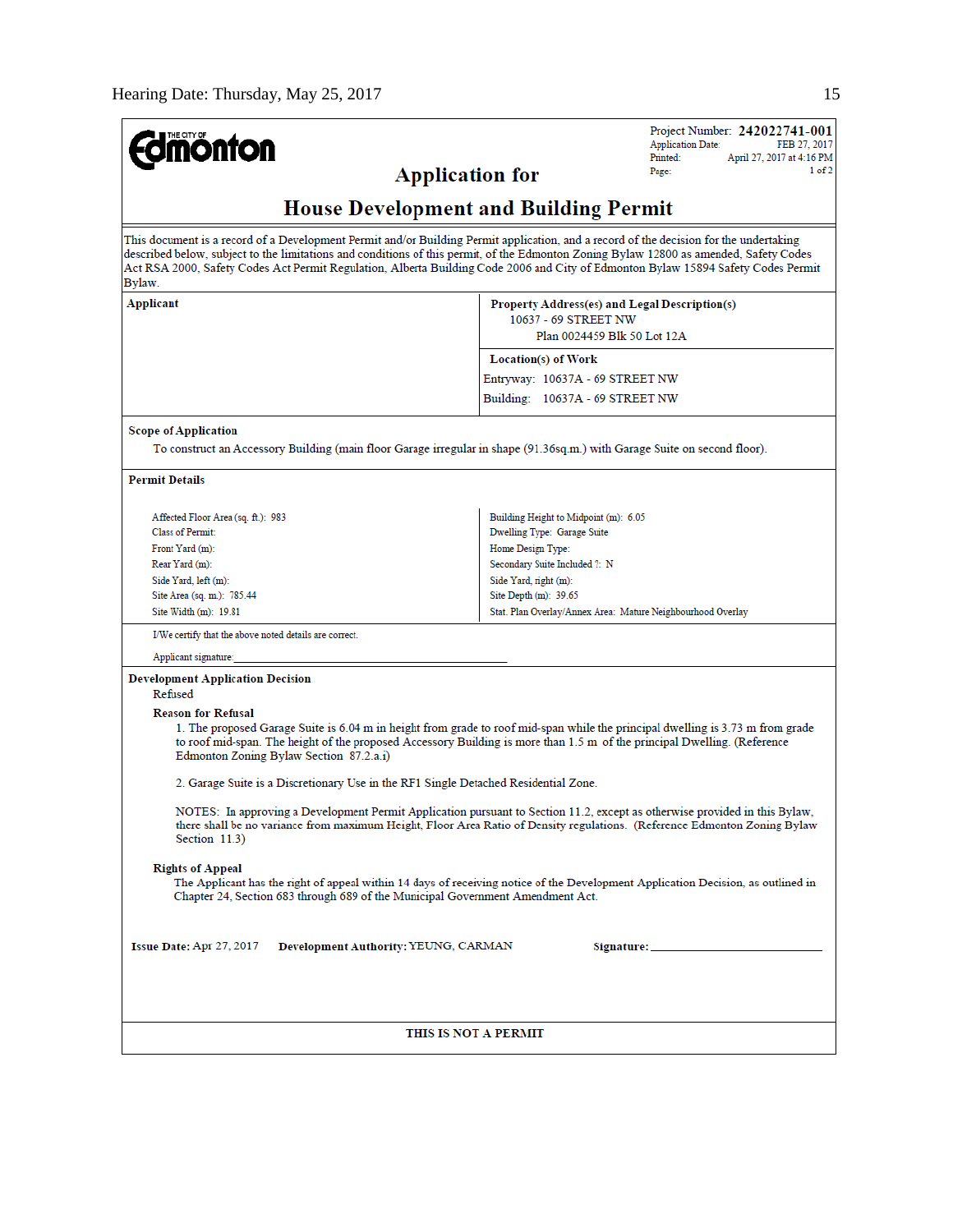Ξ

| <b>mónton</b>                      |                                              | <b>Application for</b> |          | <b>Application Date:</b><br>Printed:<br>Page: | Project Number: 242022741-001<br>FEB 27, 2017<br>April 27, 2017 at 4:16 PM<br>$2$ of $2$ |
|------------------------------------|----------------------------------------------|------------------------|----------|-----------------------------------------------|------------------------------------------------------------------------------------------|
|                                    | <b>House Development and Building Permit</b> |                        |          |                                               |                                                                                          |
| Fees                               |                                              |                        |          |                                               |                                                                                          |
|                                    | <b>Fee Amount</b>                            | <b>Amount Paid</b>     | Receipt# | <b>Date Paid</b>                              |                                                                                          |
| Water Usage Fee                    | \$25.41                                      | \$25.41                | 03945814 | Feb 27, 2017                                  |                                                                                          |
| Electrical Fee (Service)           | \$79.00                                      | \$79.00                | 03945814 | Feb 27, 2017                                  |                                                                                          |
| Sanitary Sewer Trunk Fund          | \$693.00                                     | \$693.00               | 03945814 | Feb 27, 2017                                  |                                                                                          |
| <b>Electrical Safety Codes Fee</b> | \$13.42                                      | \$13.42                | 03945814 | Feb 27, 2017                                  |                                                                                          |
| Safety Codes Fee                   | \$42.56                                      | \$42.56                | 03945814 | Feb 27, 2017                                  |                                                                                          |
| <b>Building Permit Fee</b>         | \$1,064.00                                   | \$1,064.00             | 03945814 | Feb 27, 2017                                  |                                                                                          |
| Electrical Fees (House)            | \$223.00                                     | \$223.00               | 03945814 | Feb 27, 2017                                  |                                                                                          |
| Lot Grading Fee                    | \$0.00                                       |                        |          |                                               |                                                                                          |
| <b>Total GST Amount:</b>           | \$0.00                                       |                        |          |                                               |                                                                                          |
| <b>Totals for Permit:</b>          | \$2,140.39                                   | \$2,140.39             |          |                                               |                                                                                          |
|                                    |                                              |                        |          |                                               |                                                                                          |
|                                    |                                              |                        |          |                                               |                                                                                          |
|                                    |                                              | THIS IS NOT A PERMIT   |          |                                               |                                                                                          |